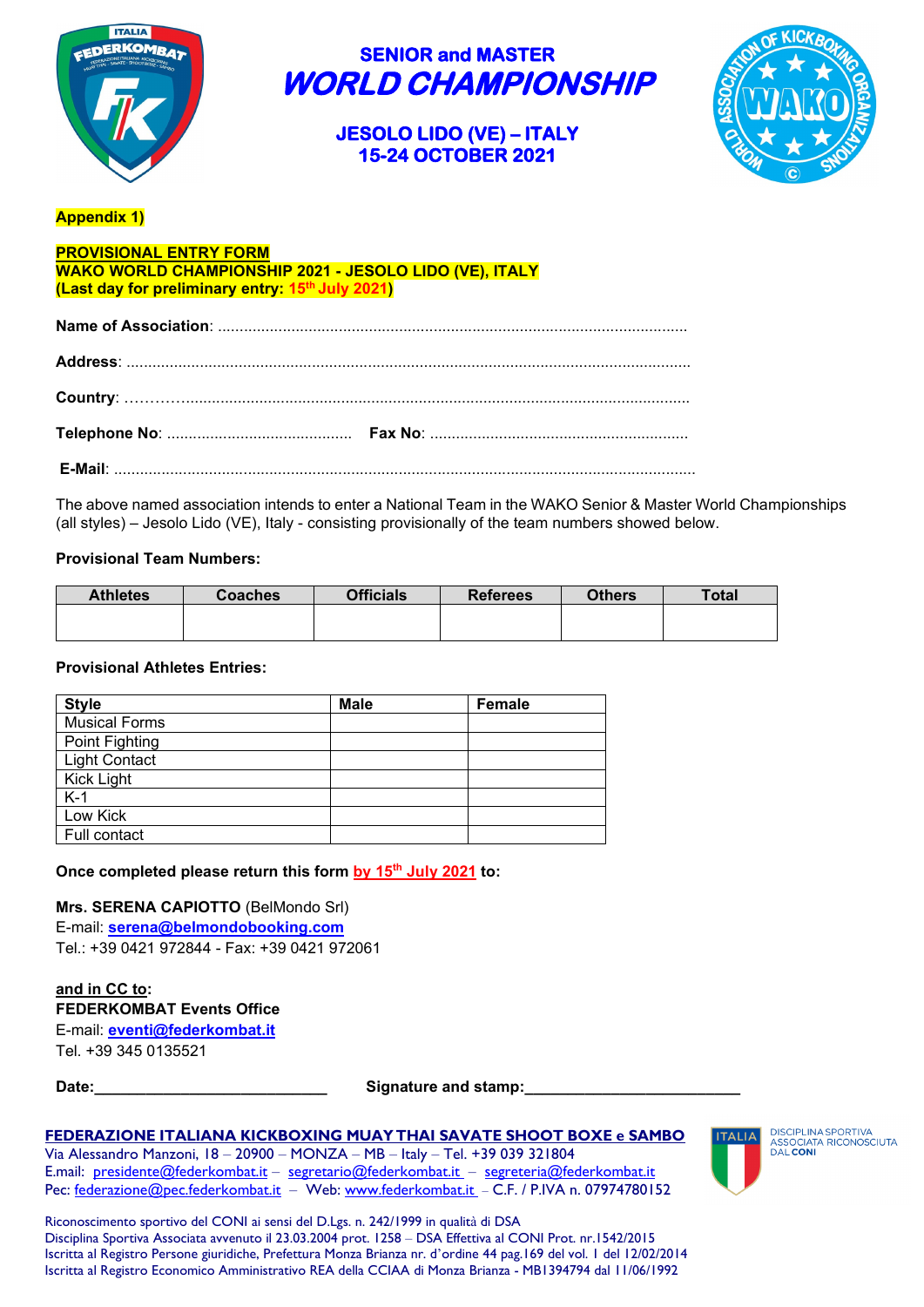

### **JESOLO LIDO (VE) – ITALY 15-24 OCTOBER 2021**



**FINAL ENTRY FORM**

**WAKO WORLD CHAMPIONSHIP 2021 - JESOLO LIDO (VE), ITALY (Last day for final entry: 14th September 2021)** 

| <b>Name of Association:</b> |               |
|-----------------------------|---------------|
| <b>Address:</b>             |               |
| <b>Telephone No:</b>        | Fax No:       |
| E-mail:                     | Mobile phone: |

| <b>Chief Delegation</b> | <b>Officials</b>   | <b>Referees</b> |
|-------------------------|--------------------|-----------------|
|                         |                    |                 |
|                         |                    |                 |
|                         |                    |                 |
| <b>Coaches</b>          |                    |                 |
|                         |                    |                 |
|                         |                    |                 |
|                         |                    |                 |
|                         |                    |                 |
|                         |                    |                 |
|                         | <b>Journalists</b> | <b>Others</b>   |
|                         |                    |                 |
|                         |                    |                 |
|                         |                    |                 |

| <b>Application Filled:</b><br>Appendix | Yes | No | <b>Total of Athletes</b> |
|----------------------------------------|-----|----|--------------------------|
| Appendix 1                             |     |    |                          |
| Appendix 2                             |     |    |                          |
| Appendix A                             |     |    |                          |
| Appendix B                             |     |    |                          |
| Appendix C                             |     |    |                          |

The above named association will be entering a National Team in the WAKO World Kickboxing Championships consisting of the following team.

#### **Team composition (Note: Enter the total numbers in each box.)**

| <b>Athletes</b> |        | <b>Coaches</b> |        | <b>Officials</b> |      | <b>Referees</b> |      | <b>Others</b> | Grand<br><b>Total</b> |
|-----------------|--------|----------------|--------|------------------|------|-----------------|------|---------------|-----------------------|
| Male            | Female | Male           | Female | Female           | Male | Female          | Male |               |                       |
|                 |        |                |        |                  |      |                 |      |               |                       |

Date: <u>Date:</u> **Date: Date: Date: Date: Signature and stamp: Signature and stamp:** 

#### **FEDERAZIONE ITALIANA KICKBOXING MUAY THAI SAVATE SHOOT BOXE e SAMBO**

Via Alessandro Manzoni, 18 – 20900 – MONZA – MB – Italy – Tel. +39 039 321804 E.mail: [presidente@federkombat.it](mailto:presidente@federkombat.it) – [segretario@federkombat.it](mailto:segretario@federkombat.it) – [segreteria@federkombat.it](mailto:segreteria@federkombat.it) Pec: [federazione@pec.federkombat.it](mailto:federazione@pec.federkombat.it) – Web: [www.federkombat.it](http://www.federkombat.it/) - C.F. / P.IVA n. 07974780152

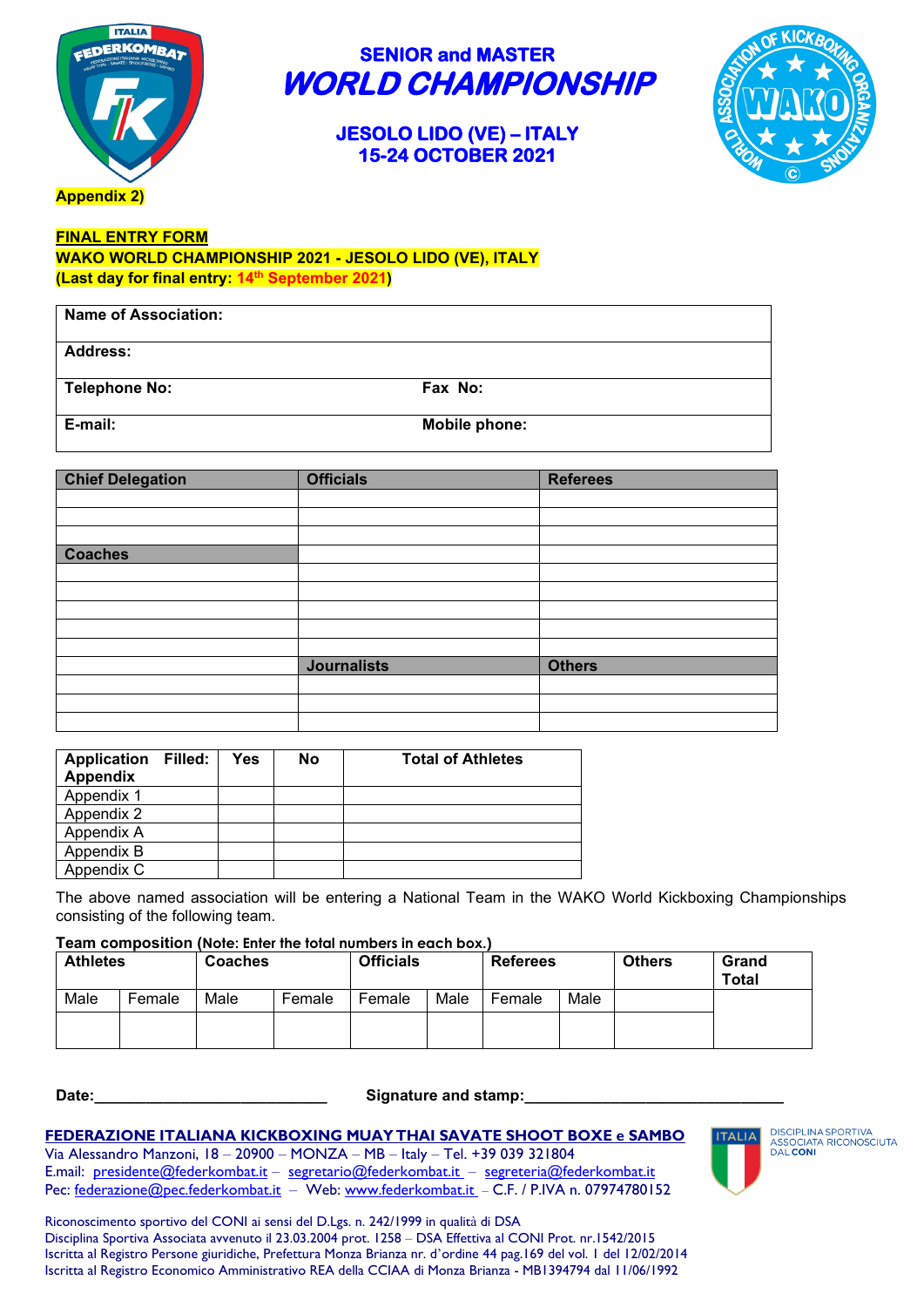

### **JESOLO LIDO (VE) – ITALY 15-24 OCTOBER 2021**



### **Appendix A) -** *Hotel Reservation Form*

|                                  | Please send this form by e-mail to:                                                                                                                                           |
|----------------------------------|-------------------------------------------------------------------------------------------------------------------------------------------------------------------------------|
| Please return: by 15th July 2021 | Mrs. SERENA CAPIOTTO (BelMondo Srl) -<br>serena@belmondobooking.com<br>Tel. +39 0421 972844 - Fax +39 0421 972061<br>CC to: FEDERKOMBAT Events Office - eventi@federkombat.it |

| Federation / Club / Individual: |  |      |  |
|---------------------------------|--|------|--|
| <b>Country:</b>                 |  |      |  |
| <b>Address:</b>                 |  |      |  |
| Phone:                          |  | Fax: |  |
| E-mail:                         |  |      |  |

| Tick | <b>Name</b>               | Room<br>type  | <b>Arrival</b><br>date | <b>Departure</b><br>date | <b>Number</b><br><b>Rooms</b> | <b>Number</b><br><b>Persons</b> | Num.<br><b>Nights</b> | Per<br>night | <b>Total</b><br>amount |
|------|---------------------------|---------------|------------------------|--------------------------|-------------------------------|---------------------------------|-----------------------|--------------|------------------------|
|      |                           | <b>Single</b> |                        |                          |                               |                                 |                       | € 80,00      |                        |
|      | Hotel<br>3 stars***       | <b>Double</b> |                        |                          |                               |                                 |                       | € 63,00      |                        |
|      |                           |               |                        |                          |                               |                                 |                       | TOTAL        |                        |
| Tick | <b>Name</b>               | Room<br>type  | <b>Arrival</b><br>date | <b>Departure</b><br>date | <b>Number</b><br><b>Rooms</b> | <b>Number</b><br><b>Persons</b> | Num.<br><b>Nights</b> | Per<br>night | <b>Total</b><br>amount |
|      |                           | <b>Single</b> |                        |                          |                               |                                 |                       | € 97,00      |                        |
|      | Hotel<br>4 stars****      | <b>Double</b> |                        |                          |                               |                                 |                       | € 75,00      |                        |
|      |                           |               |                        |                          |                               |                                 |                       | <b>TOTAL</b> |                        |
| Tick | <b>Name</b>               | Room<br>type  | <b>Arrival</b><br>date | <b>Departure</b><br>date | <b>Number</b><br><b>Rooms</b> | <b>Number</b><br><b>Persons</b> | Num.<br><b>Nights</b> | Per<br>night | <b>Total</b><br>amount |
|      | Hotel                     | <b>Single</b> |                        |                          |                               |                                 |                       | € 130,00     |                        |
|      | 4 stars Sup.<br>or 5***** | <b>Double</b> |                        |                          |                               |                                 |                       | € 110,00     |                        |
|      |                           |               |                        |                          |                               |                                 |                       | <b>TOTAL</b> |                        |

### **This reservation is valid only if reconfirmed by BELMONDO Srl!**

**Date: \_\_\_\_\_\_\_\_\_\_\_\_\_\_\_\_\_\_\_\_ Signature and stamp:\_\_\_\_\_\_\_\_\_\_\_\_\_\_\_\_\_\_\_\_\_\_**

### **FEDERAZIONE ITALIANA KICKBOXING MUAY THAI SAVATE SHOOT BOXE e SAMBO**

Via Alessandro Manzoni, 18 – 20900 – MONZA – MB – Italy – Tel. +39 039 321804 E.mail: [presidente@federkombat.it](mailto:presidente@federkombat.it) – [segretario@federkombat.it](mailto:segretario@federkombat.it) – [segreteria@federkombat.it](mailto:segreteria@federkombat.it) Pec: [federazione@pec.federkombat.it](mailto:federazione@pec.federkombat.it) – Web: [www.federkombat.it](http://www.federkombat.it/) – C.F. / P.IVA n. 07974780152 DISCIPLINA SPORTIVA<br>ASSOCIATA RICONOSCIUTA<br>DAL**CONI**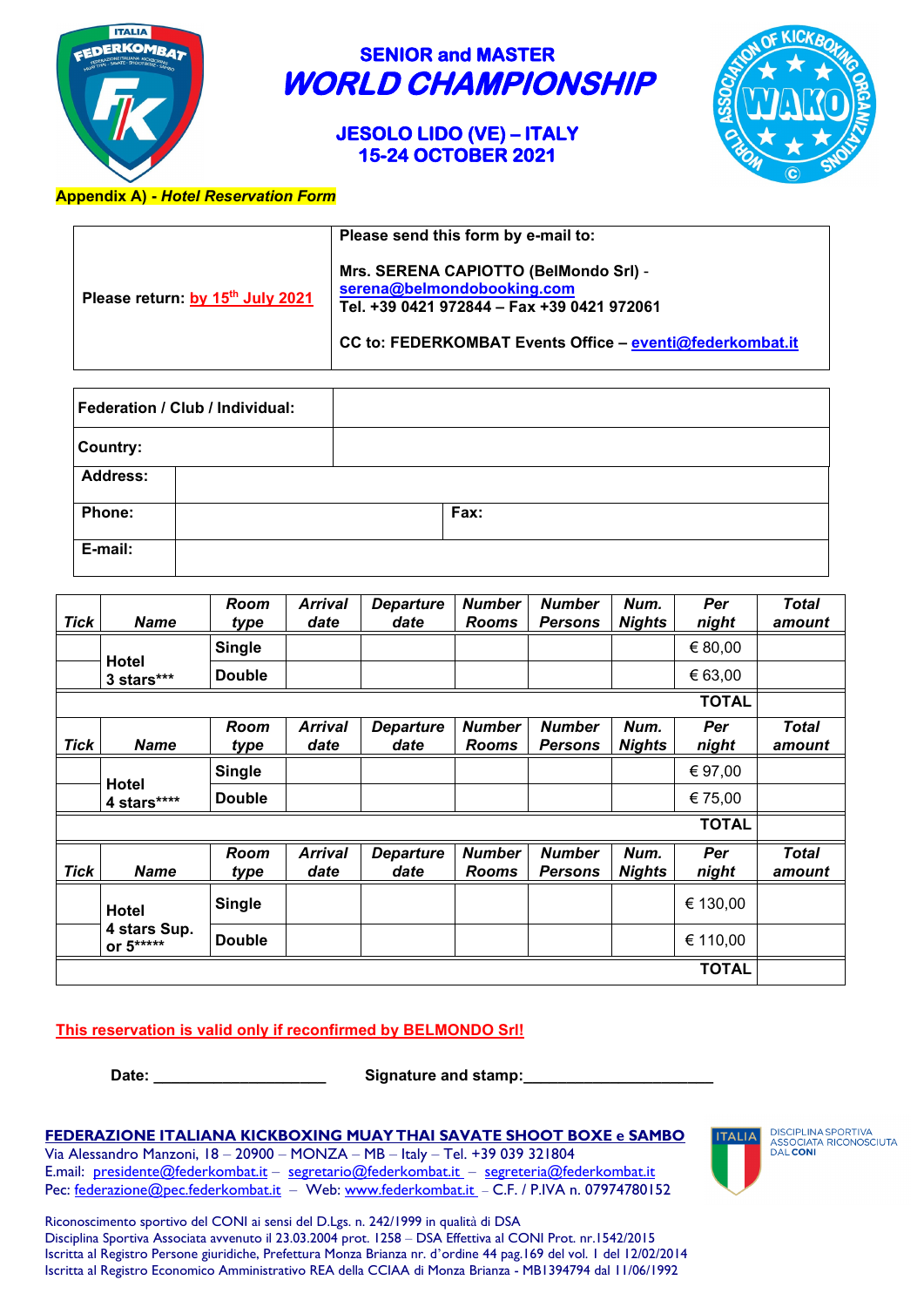

### **JESOLO LIDO (VE) – ITALY 15-24 OCTOBER 2021**



### **Appendix B) -** *Travel Schedule Form*

|                                                   | Please send this form by e-mail to:                                                                                                                                           |  |  |  |  |
|---------------------------------------------------|-------------------------------------------------------------------------------------------------------------------------------------------------------------------------------|--|--|--|--|
| Please return: by 30 <sup>th</sup> September 2021 | Mrs. SERENA CAPIOTTO (BelMondo Srl) -<br>serena@belmondobooking.com<br>Tel. +39 0421 972844 – Fax +39 0421 972061<br>CC to: FEDERKOMBAT Events Office - eventi@federkombat.it |  |  |  |  |
| Federation / Club / Individual:                   |                                                                                                                                                                               |  |  |  |  |
| Country:                                          |                                                                                                                                                                               |  |  |  |  |
| <b>Address:</b>                                   |                                                                                                                                                                               |  |  |  |  |
| Phone:                                            | Fax:                                                                                                                                                                          |  |  |  |  |
| E-mail:                                           |                                                                                                                                                                               |  |  |  |  |

|                                                                                       |              | <i>E</i> BUDE                  |                    |                                    |  |  |  |  |
|---------------------------------------------------------------------------------------|--------------|--------------------------------|--------------------|------------------------------------|--|--|--|--|
| <b>AIRPORT:</b><br>$\Box$ VENICE MARCO POLO or $\Box$ TREVISO-SANT'ANGELO (A. CANOVA) |              |                                |                    |                                    |  |  |  |  |
| <b>DATE</b>                                                                           | <b>TIME</b>  | <b>FLIGHT</b><br><b>NUMBER</b> | <b>COMING FROM</b> | <b>NUMBER OF</b><br><b>PERSONS</b> |  |  |  |  |
|                                                                                       |              |                                |                    |                                    |  |  |  |  |
|                                                                                       |              |                                |                    |                                    |  |  |  |  |
|                                                                                       |              |                                |                    |                                    |  |  |  |  |
|                                                                                       |              |                                |                    |                                    |  |  |  |  |
|                                                                                       | <b>TOTAL</b> |                                |                    |                                    |  |  |  |  |
| <b>DEDADTLIDE</b>                                                                     |              |                                |                    |                                    |  |  |  |  |

**ARRIVAL**

| <b>DEPARTURE</b> |
|------------------|
|------------------|

| <b>AIRPORT:</b><br>$\Box$ VENICE MARCO POLO or $\Box$ TREVISO-SANT'ANGELO (A. CANOVA) |             |                                |                    |                                    |  |  |  |
|---------------------------------------------------------------------------------------|-------------|--------------------------------|--------------------|------------------------------------|--|--|--|
| <b>DATE</b>                                                                           | <b>TIME</b> | <b>FLIGHT</b><br><b>NUMBER</b> | <b>COMING FROM</b> | <b>NUMBER OF</b><br><b>PERSONS</b> |  |  |  |
|                                                                                       |             |                                |                    |                                    |  |  |  |
|                                                                                       |             |                                |                    |                                    |  |  |  |
|                                                                                       |             |                                |                    |                                    |  |  |  |
|                                                                                       |             |                                | <b>TOTAL</b>       |                                    |  |  |  |

 **Date \_\_\_\_\_\_\_\_\_\_\_\_\_\_ Signature and Stamp \_\_\_\_\_\_\_\_\_\_\_\_\_\_\_\_\_\_\_\_** 

#### **FEDERAZIONE ITALIANA KICKBOXING MUAY THAI SAVATE SHOOT BOXE e SAMBO**

Via Alessandro Manzoni, 18 – 20900 – MONZA – MB – Italy – Tel. +39 039 321804 E.mail: [presidente@federkombat.it](mailto:presidente@federkombat.it) – [segretario@federkombat.it](mailto:segretario@federkombat.it) – [segreteria@federkombat.it](mailto:segreteria@federkombat.it) Pec: [federazione@pec.federkombat.it](mailto:federazione@pec.federkombat.it) – Web: [www.federkombat.it](http://www.federkombat.it/) – C.F. / P.IVA n. 07974780152 DISCIPLINA SPORTIVA<br>ASSOCIATA RICONOSCIUTA<br>DAL**CONI**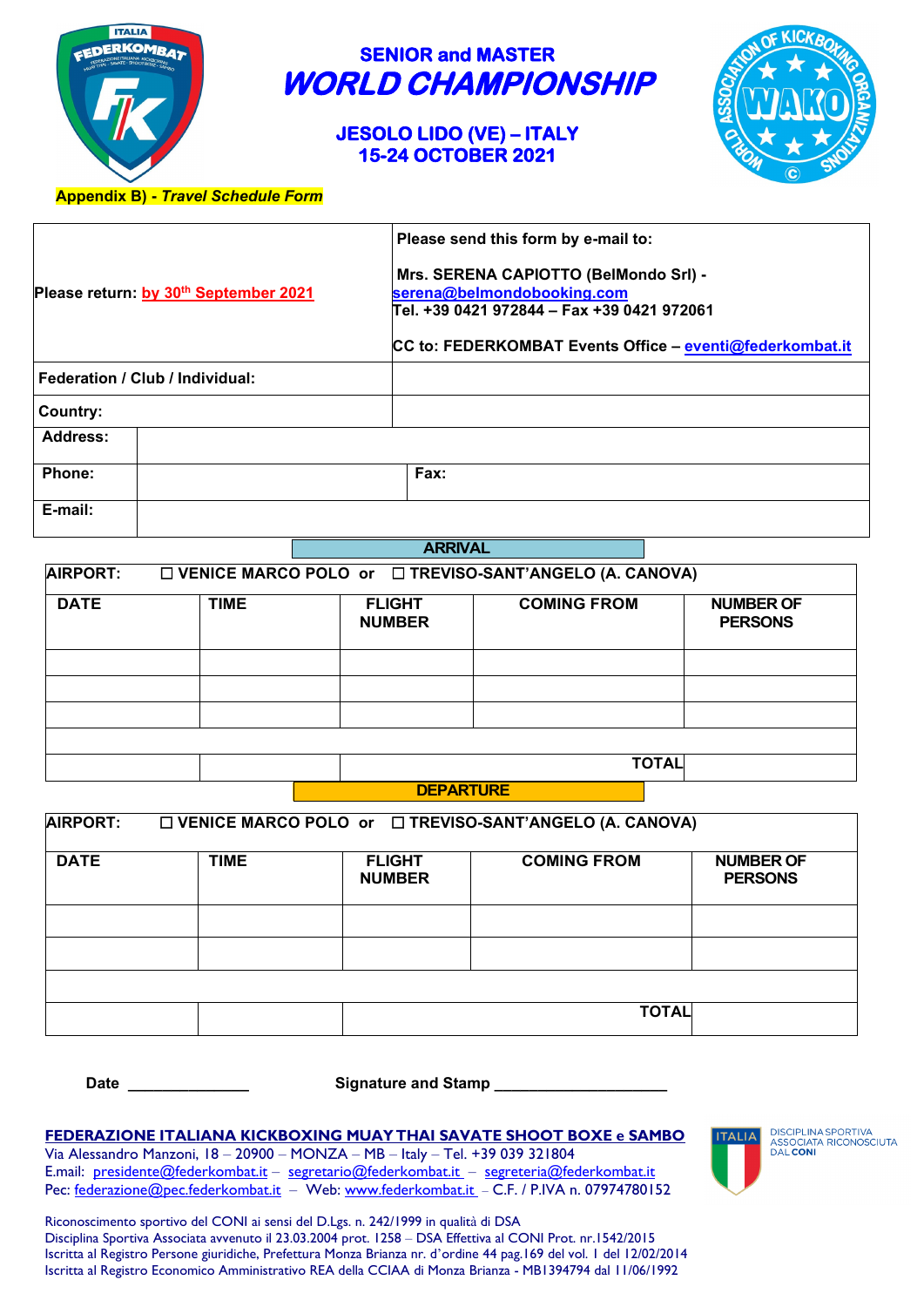

### **JESOLO LIDO (VE) – ITALY 15-24 OCTOBER 2021**



**Appendix C) -** *Application form for Visa request*

**Please return this form by 3rd September 2021 to: FEDERKOMBAT Events Office – [eventi@federkombat.it](mailto:eventi@federkombat.it)**

### **WAKO Country Member** \_\_\_\_\_\_\_\_\_\_\_\_\_\_\_\_\_\_\_\_\_\_\_\_\_\_\_\_\_\_\_\_\_\_\_\_\_\_\_\_\_\_\_\_\_\_\_\_\_\_\_\_\_\_\_\_\_\_\_\_\_\_\_\_\_\_\_

| <b>Address:</b> |      |
|-----------------|------|
| <b>Phone:</b>   | Fax: |
| E-mail:         |      |

|                  | <b>Name and Surname</b> | Passport No. | Date of Birth | <b>Issue</b> | <b>Expiry</b> | Sex | <b>Status</b> |
|------------------|-------------------------|--------------|---------------|--------------|---------------|-----|---------------|
| Ex.              | Marco Rossi             | AS281681J    | 21/07/1980    | 20/03/2005   | 20/03/2025    | M   | Athlete       |
| $\vert$ 1        |                         |              |               |              |               |     |               |
| $\overline{2}$   |                         |              |               |              |               |     |               |
| <u>3</u>         |                         |              |               |              |               |     |               |
| 4                |                         |              |               |              |               |     |               |
| 5                |                         |              |               |              |               |     |               |
| $6 \overline{6}$ |                         |              |               |              |               |     |               |
| 7                |                         |              |               |              |               |     |               |
| <u>8</u>         |                         |              |               |              |               |     |               |
| 9                |                         |              |               |              |               |     |               |
| 10               |                         |              |               |              |               |     |               |
| 11               |                         |              |               |              |               |     |               |
| 12               |                         |              |               |              |               |     |               |
| 13               |                         |              |               |              |               |     |               |
| 14               |                         |              |               |              |               |     |               |
| 15               |                         |              |               |              |               |     |               |

**Date: \_\_\_\_\_\_\_\_\_\_\_\_\_\_\_ Signature and Stamp: \_\_\_\_\_\_\_\_\_\_\_\_\_\_\_\_\_\_**

### **FEDERAZIONE ITALIANA KICKBOXING MUAY THAI SAVATE SHOOT BOXE e SAMBO**

Via Alessandro Manzoni, 18 – 20900 – MONZA – MB – Italy – Tel. +39 039 321804 E.mail: [presidente@federkombat.it](mailto:presidente@federkombat.it) – [segretario@federkombat.it](mailto:segretario@federkombat.it) – [segreteria@federkombat.it](mailto:segreteria@federkombat.it) Pec: [federazione@pec.federkombat.it](mailto:federazione@pec.federkombat.it) – Web: [www.federkombat.it](http://www.federkombat.it/) - C.F. / P.IVA n. 07974780152 DISCIPLINA SPORTIVA<br>ASSOCIATA RICONOSCIUTA<br>DAL**CONI**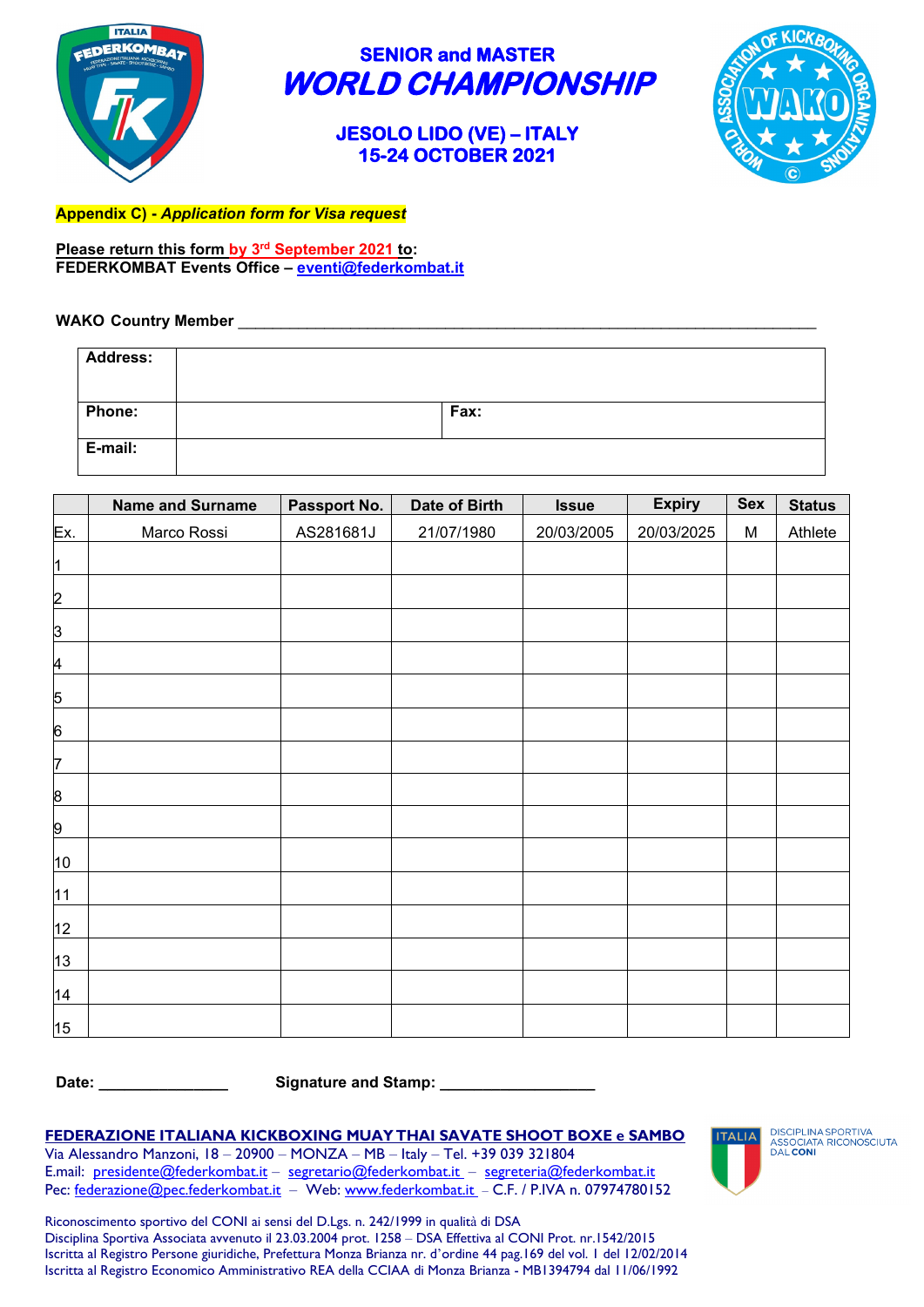

### **JESOLO LIDO (VE) – ITALY 15-24 OCTOBER 2021**



|                | <b>Name and Surname</b> | Passport No. | Date of Birth | <b>Issue</b> | <b>Expiry</b> | Sex       | <b>Status</b> |
|----------------|-------------------------|--------------|---------------|--------------|---------------|-----------|---------------|
| <b>Ex.</b>     | Marco Rossi             | AS281681J    | 21/07/1980    | 20/03/2005   | 20/03/2025    | ${\sf M}$ | Athlete       |
| 16             |                         |              |               |              |               |           |               |
| 17             |                         |              |               |              |               |           |               |
| 18             |                         |              |               |              |               |           |               |
| 19             |                         |              |               |              |               |           |               |
| 20             |                         |              |               |              |               |           |               |
| 21             |                         |              |               |              |               |           |               |
| 22             |                         |              |               |              |               |           |               |
| 23             |                         |              |               |              |               |           |               |
| 24             |                         |              |               |              |               |           |               |
| 25             |                         |              |               |              |               |           |               |
| 26             |                         |              |               |              |               |           |               |
| 27             |                         |              |               |              |               |           |               |
| 28             |                         |              |               |              |               |           |               |
| 29             |                         |              |               |              |               |           |               |
| 30             |                         |              |               |              |               |           |               |
| 31             |                         |              |               |              |               |           |               |
| 32             |                         |              |               |              |               |           |               |
| 33             |                         |              |               |              |               |           |               |
| $\frac{34}{5}$ |                         |              |               |              |               |           |               |
| 35             |                         |              |               |              |               |           |               |
| 36             |                         |              |               |              |               |           |               |
| 37             |                         |              |               |              |               |           |               |
| 38             |                         |              |               |              |               |           |               |
| 39             |                         |              |               |              |               |           |               |

**Date: \_\_\_\_\_\_\_\_\_\_\_\_\_\_\_ Signature and Stamp: \_\_\_\_\_\_\_\_\_\_\_\_\_\_\_\_\_\_**

#### **FEDERAZIONE ITALIANA KICKBOXING MUAY THAI SAVATE SHOOT BOXE e SAMBO**

Via Alessandro Manzoni, 18 – 20900 – MONZA – MB – Italy – Tel. +39 039 321804 E.mail: [presidente@federkombat.it](mailto:presidente@federkombat.it) – [segretario@federkombat.it](mailto:segretario@federkombat.it) – [segreteria@federkombat.it](mailto:segreteria@federkombat.it) Pec: [federazione@pec.federkombat.it](mailto:federazione@pec.federkombat.it) – Web: [www.federkombat.it](http://www.federkombat.it/) – C.F. / P.IVA n. 07974780152 DISCIPLINA SPORTIVA<br>ASSOCIATA RICONOSCIUTA<br>DAL CONI